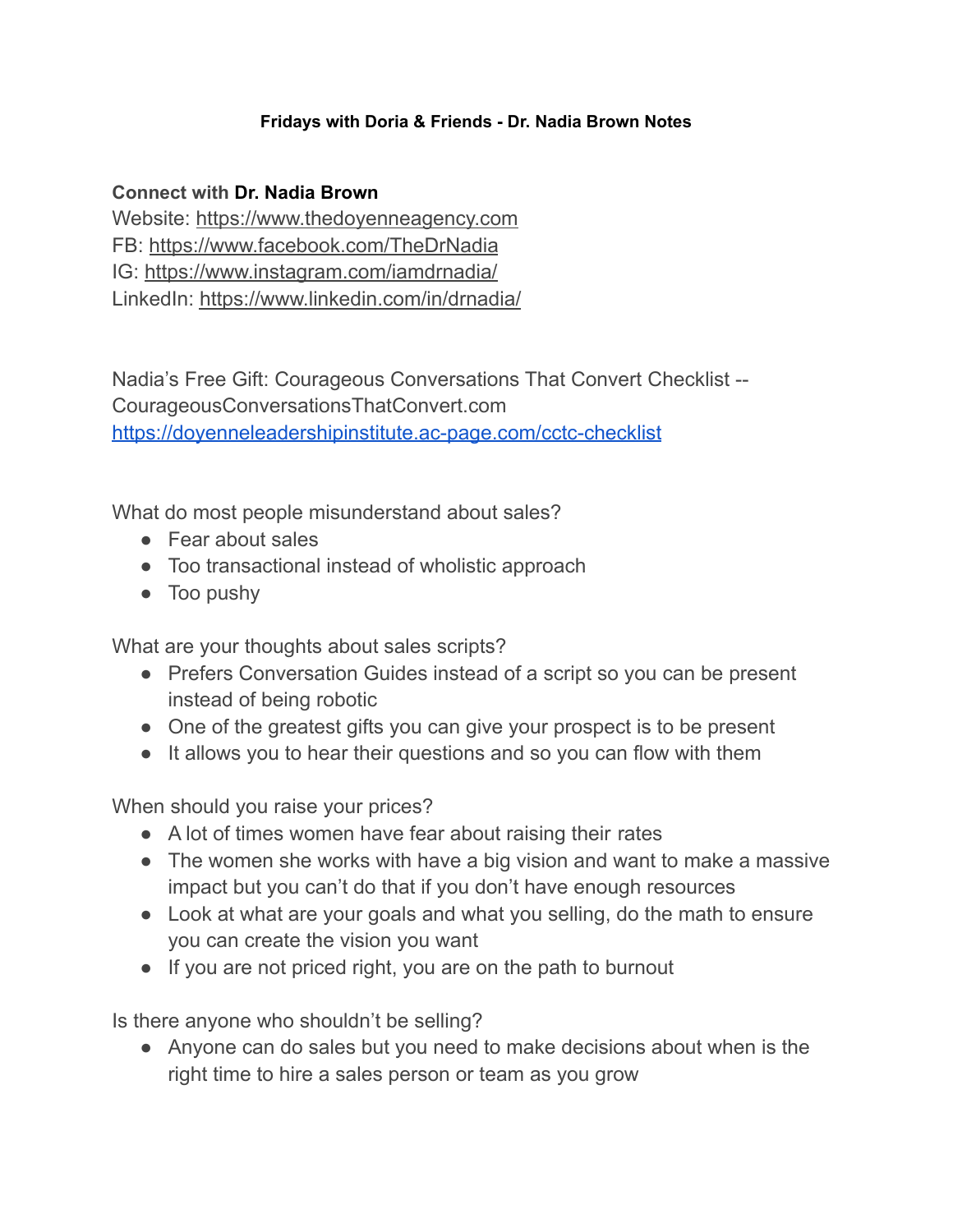- There comes a point when you may want to consider not being the only salesperson or removing yourself from the sales process to create leverage
- There is a time when you realize it's time for you to move into the role as a CEO and there are times when you need to pull yourself out of the day to day to keep the bigger vision of your company

How do you get a team together?

- They support companies to get the structure in place to make back of the room sales at events
- They also support before and during the event they support around how to extend the invitation from stage
- They also help companies to determine what type of person is the best fit for different roles, how to find them, onboard them and identify KPIs
- One of the biggest mistakes people make in building a team is just searching for a closer
	- $\circ$  They don't look at how to ensure that person is doing a great job or how to release them if they are not a good fit

Feminine Energy and Sales

- Just listening, pause, ask thoughtful questions, repeat back some of what they are sharing (their kids, husband's name, their favorite color)
- Get to know more about them the little things go such a long way to determine a relationship - you get to know them
- Match the pace
	- $\circ$  Sometimes the buyer already knows what they want
	- Sometimes the buyer doesn't have all the information they need
	- $\circ$  It's okay to skip steps when they are ready
	- There are times when we need to slow down
- Respect their level of education, their experience
- Pay attention to some of the biases you have towards women because that shows up in the conversation

What are you working on now?

• The Convert Labs - to help people to hone their prices, their offers, and their sales process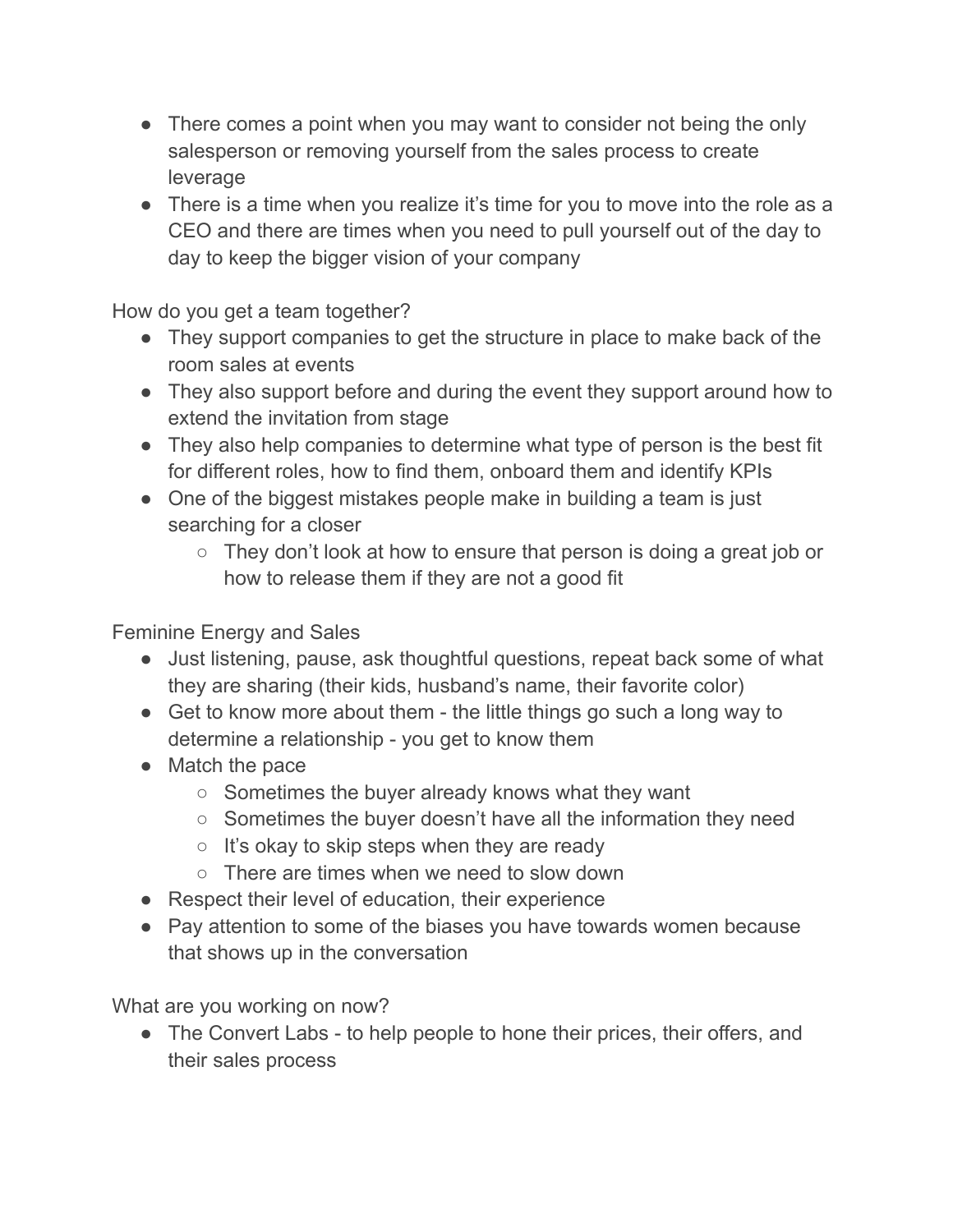• When you have that revenue you are able to expand your business and live the life you want

Sometimes you hire people and they don't immediately begin to sell for you, it's a process. You need to:

- Know who is your perfect customer
- Get clear about the transformation you create
- Record your sales calls so they can learn the words you use and adapt
- Understand the sales cycle many times we don't understand how long it really takes to close a sale
- We want to help people manage their expectations, understand what the processes are, you're following up
- It's important to explain to them how are your leads coming to you
- If they are generating the leads, it typically is a longer sales process

Best practices for Network Marketing Sales:

- Be willing to go outside the box
- You may want to consider the attraction marketing from the online world
- In a down economy, a lot of times that is when a network marketing company grows
- Be aware of what may come up for prospects and to speak to the elephant in the room directly - people appreciate you being honest and direct and helps you stand out in the marketplace

Doria sharing about sales

- 90% of all speakers have passive income from a Network Marketing company
- When you love something, you naturally share it
- Some people will shut down opportunities because of judgments they carry
- If you are not having the results you want, you may not be able to afford to keep your judgments
- Anytime we have a charge on anything, it's not the other person, not the circumstance, look inside yourself
- The way to get out of poverty is to let go of your judgments about everything that is related to money
- Sales are in everything if you don't have a good sales team, and don't have leverage, you won't succeed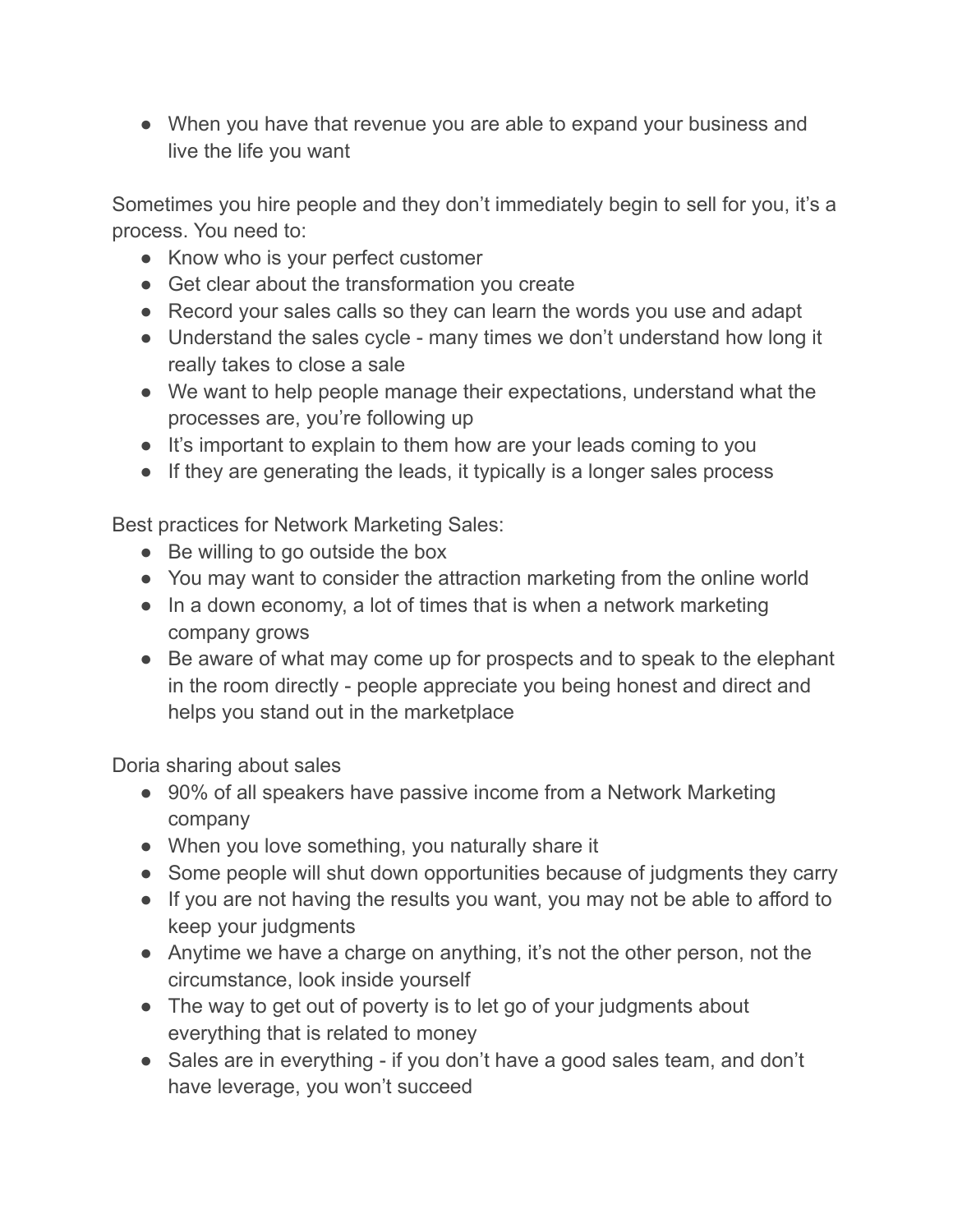● "You will never be poor if you understand sales." Doria Cordova

When should we change the approach?

- Track your numbers number of conversations, conversion rates, where the leads came from
- Do this quarterly or monthly determine the frequency of when you want to evaluate
- You will be able to look at where the breakdown is
- If you don't have money, your business won't grow identify any gaps
- How long would you wait if you are not getting the sales you want?
	- You need to be patient
	- Know about your sales process and how long your typical sales process is

What kind of system would you recommend?

• She loves the tool "Pipedrive" because it allows you to take notes and as your team grows, you can grow with it. It tracks your deal amounts

How do know if someone is interested?

- Trust your gut
- Are they distracted?
- Ask probing questions "Are you tracking?" "Is this making sense"
- When you are having face-to-face conversations you can see are they leaning in, are they focused, are they paying attention?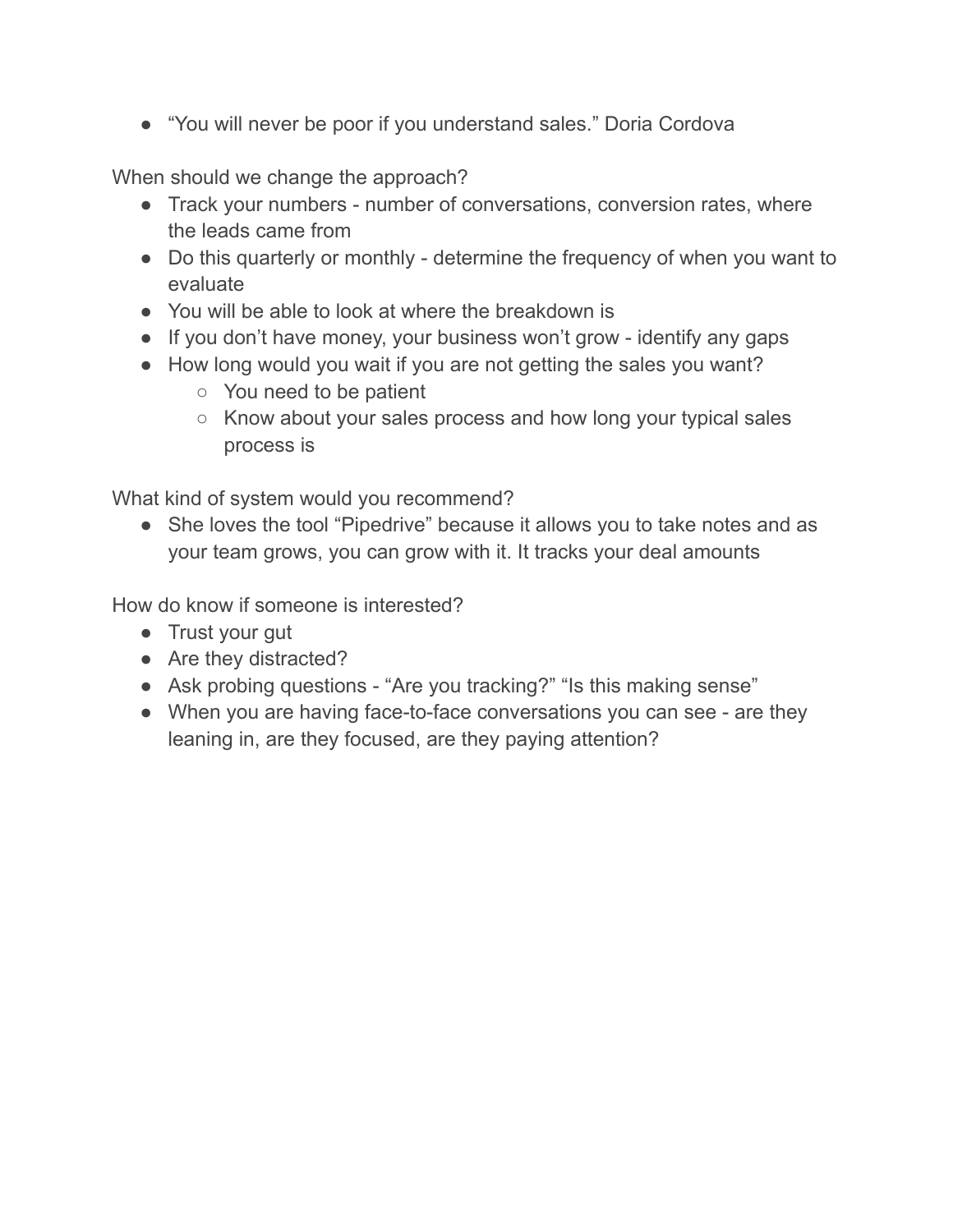## **Chat Notes**

00:45:34 Dr. Wright: Congrats Paul on your book, can't wait to read it. 00:45:46 Dorina Lanza: Hey kids! <3 00:46:19 --Ray~SD~Cali- It's Possible: hi everyone, I'm here doing some last minute work and greatfull to have made it $\circ$ 00:47:55 Dr R.Vijaya Saraswathy: Consistent Sales Method 00:47:58 --Ray~SD~Cali- It's Possible: I'm plugging in from San Diego Cali, I'm in health and wellness as well as Counselor for AOD 00:48:20 Dorina Lanza: Palm Beach, Florida; Dorina@CircleOfEliteEntrepreneurs.com; Trusted Advisor to the Elite Entrepreneur 00:48:43 paul schumann: We do debt settlements and negotiations. We guarantee results or no fee. ZERO! Please connect with me at www.linkenin.com/in/paulschumann https://tribeup.com/profile/paulschumann/ paul@wisewealthchoices.com Legal shield https://pds.wearelegalshield.com/ for the best CBD products medical mary BD products discount http://WWC.medicalmarypartners.com/shop/ for those who wish to help homeless and runaways kids abused and battered women please donate below gofundme.com/f/to-start-a-non-profit-for-santas-homeless-kids 00:49:44 Enid Cleland: Love it - with the femininity touch!! 00:50:01 Charles Kovess - Australasia's Passion Provocateur: I did \$&U in Oct 1992 and Business School in Hawaii in June 1993. I left my legal career to become Australasia's Passion Provocateur. Come and experience the Self-Awareness & Passion Quest for free. Check it out at www.charleskovess.com . You can also see 68 Episodes of the Charles Kovess Show on YouTube or as a podcast. Great to be here with you all. Well done as usual, Doria, for holding this space xxx 00:50:20 Dr R.Vijaya Saraswathy: Conversation Guide / Sales Conversation 00:50:59 Dr R.Vijaya Saraswathy: Flexibility of Conversation regarding sales 00:51:24 Enid Cleland: Enid Cleland - I am in Houston, TX. Relocating to Austin. www.linkedin.com/in/Livelovehouston 00:51:47 Dr R.Vijaya Saraswathy: Massive Impact on Sales 00:51:48 Enid Cleland: www.linkedin.com/in/Livelovehouston 00:51:54 Francois Hewing: www.7figuresfunding.com I specialize in helping get funding for anyone who has U.S. based credit profile for personal or business. I also help international clients get their business set up in the U.S. to start and build U.S. business credit to take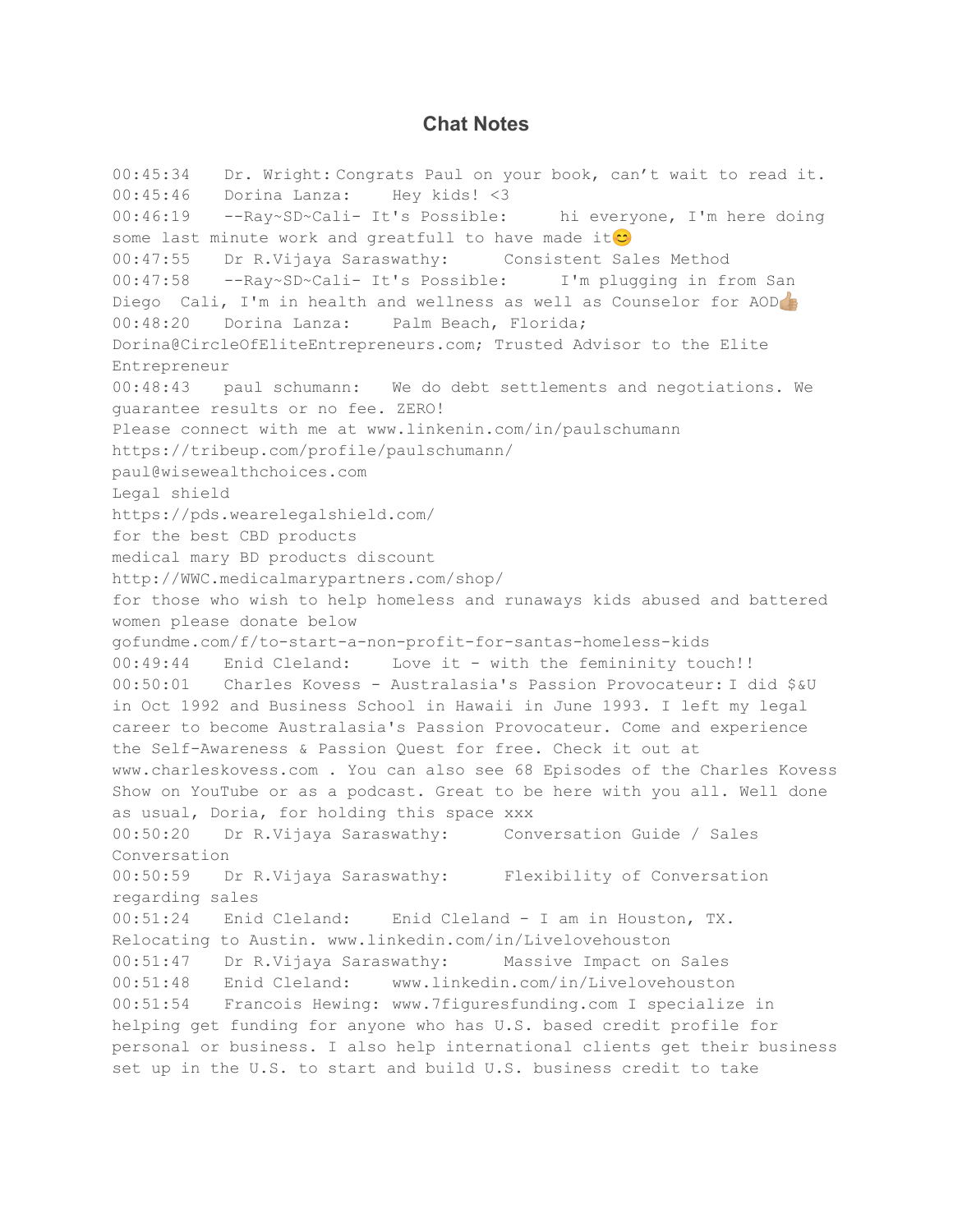advantage of U.S. based business credit Like 0% interest, or 0 collatoral term loans. 00:52:38 Yuji Shimada JPN:Good day TOKYO 2020 started Wow! Yuji Shimada ,Hamamatsu,JPN Nice meet you agin! 00:56:27 Francois Hewing: www.7figurefunding.com is website and if you would like to get funding for your business wether you actually have that business operating now or will be in the near future here is a simple 9 question application with no adverse effect on your credit https://www.7figurescredit.com?a\_aid=GETMONEY 00:57:28 Enid Cleland: I love this subject! I am so happy to be here after being away for a while. 00:58:02 Francois Hewing: Everyone can do sales however if you have a company you may not be the best fit to do the sales and you should hire a sales person or team of sales people. 00:59:11 Regan Monge: Listening and repeat 00:59:16 Dr R.Vijaya Saraswathy: Listen Repeat 00:59:41 Regan Monge: Learn about your client 00:59:56 Francois Hewing: Taking the time to listen and repeat back is a key quality to have as a sales person. The little things matter. 01:02:04 Francois Hewing: Respect is a key and respecting peoples experience and education. Many make the mistake of treating woman less than a male counter part. 01:02:42 Dr. Wright: Thanks Francios 01:03:02 Connie Benjamin: Connect with Dr. Nadia Brown Website: https://www.thedoyenneagency.com FB: https://www.facebook.com/TheDrNadia IG: https://www.instagram.com/iamdrnadia/ LinkedIn: https://www.linkedin.com/in/drnadia/ 01:03:44 Connie Benjamin: Nadia's Free Gift: Courageous Conversations That Convert Checklist -- CourageousConversationsThatConvert.com 01:03:56 Dr R.Vijaya Saraswathy: It is not uncommon as we think it is! - Dame DC Doria Cordova 01:04:01 Connie Benjamin: https://doyenneleadershipinstitute.ac-page.com/cctc-checklist 01:07:17 Francois Hewing: Dr. Nadia is expanding offers for back of room sales. She is excited about convert labs to bring everything together and generate revenue. 01:07:28 Connie Benjamin: Connect with Dr. Nadia Brown Website: https://www.thedoyenneagency.com FB: https://www.facebook.com/TheDrNadia IG: https://www.instagram.com/iamdrnadia/ LinkedIn: https://www.linkedin.com/in/drnadia/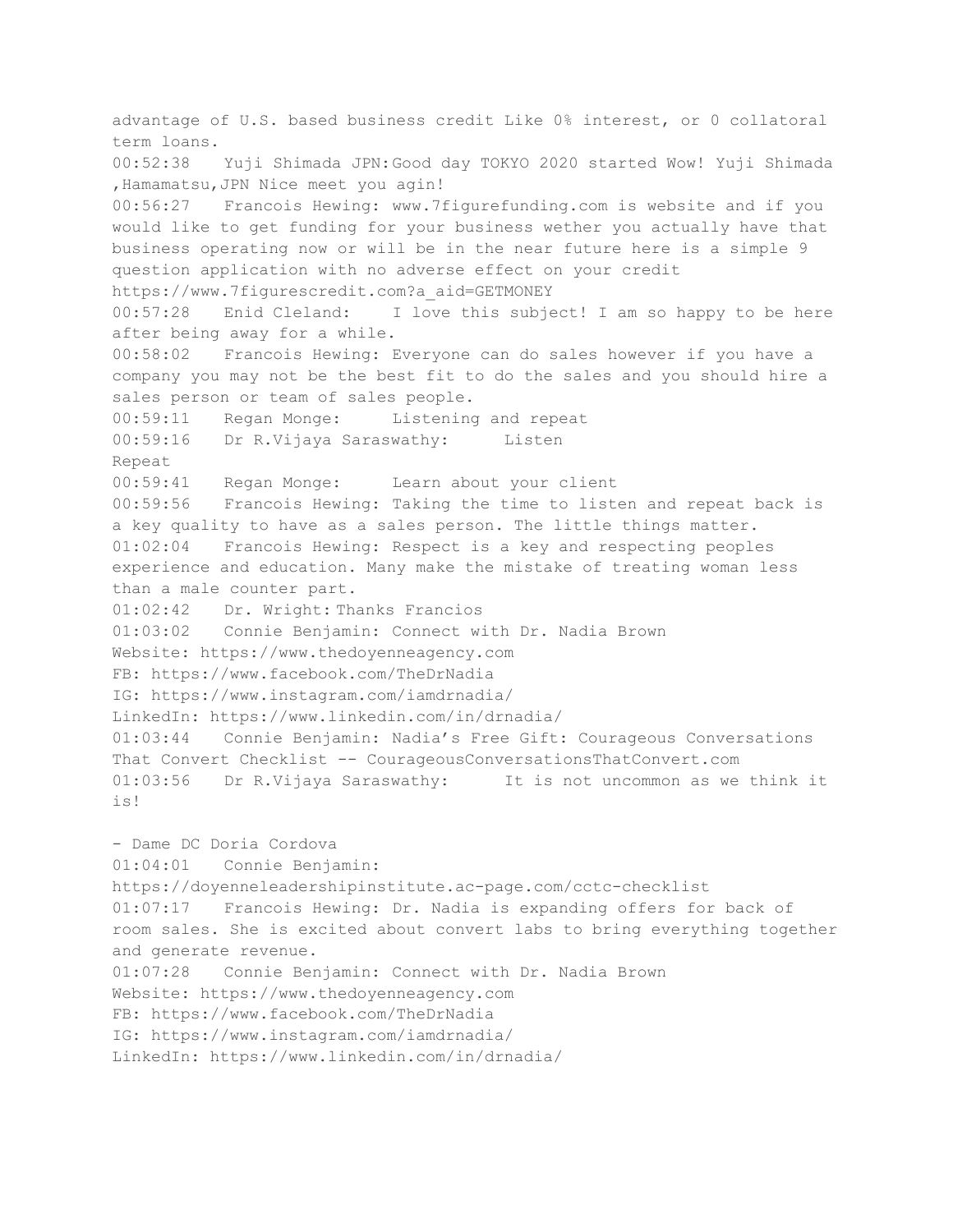Nadia's Free Gift: Courageous Conversations That Convert Checklist -- CourageousConversationsThatConvert.com https://doyenneleadershipinstitute.ac-page.com/cctc-checklist 01:09:14 Dr R.Vijaya Saraswathy: Who is your ideal client? 01:10:58 Francois Hewing: A salesperson needs to know who is your perfect client, and the sales person needs to know the verbiage to use that relates to the same verbiage you want associated with your company and that it uses. Sales people need to understand the sales cycle and the complete process. 01:14:33 Dorina Lanza: I can give you chapter and verse re how to build such a network. 01:14:59 Dorina Lanza: 50,000 downline; named top 25 trainers worldwide 01:15:38 Dorina Lanza: If you would like me to speak I am happy to say something. 01:18:27 Connie Benjamin: https://LifeWave.com/LightWealth

Do you love LIGHT HEALING? Do you love HEALTH? I highly recommend the fantastic Nanotechnology - Stem Cells - Light-based Patches for Health, Vitality, and Youthfulness - I have been using since the beginning of the Covid Pandemic to keep my immune system strong - I love them!

Do you love PROSPERITY? Business Opportunity for powerful, influential networkers who are looking for ULTIMATE LEVERAGE while bringing Light Wealth Health to the world... If you are not interested, who do you know? You can benefit tremendously from the introduction...

This 4-minute video shows the success of relieving pain on horses and animals https://www.youtube.com/watch?v=BJ8EA0fANl0 If you know horse owners, pass the word!

Here's an interview with the founder, David Schmidt, explaining the LIGHT ASPECT of the technology...https://vimeo.com/531494951/c47ca06a26 01:18:58 Connie Benjamin: https://fridayswithdoria.com/recovery-magical-exercises/ Do the Recovery Magical Exercises to support you in clearing multi-generational financial decisions that have been activated during the pandemic or in life... These exercises have been done by some of the financial masters / experts / best-selling authors that you see everywhere.. 01:22:52 Lorna Sherland: Yes Doria - nothing happening out there! 01:25:23 Francois Hewing: The number one trait is Sales, you will never die of hunger and will never be broke. A good sales person will always be training. From Doria 01:31:25 rex2: reat value here thank you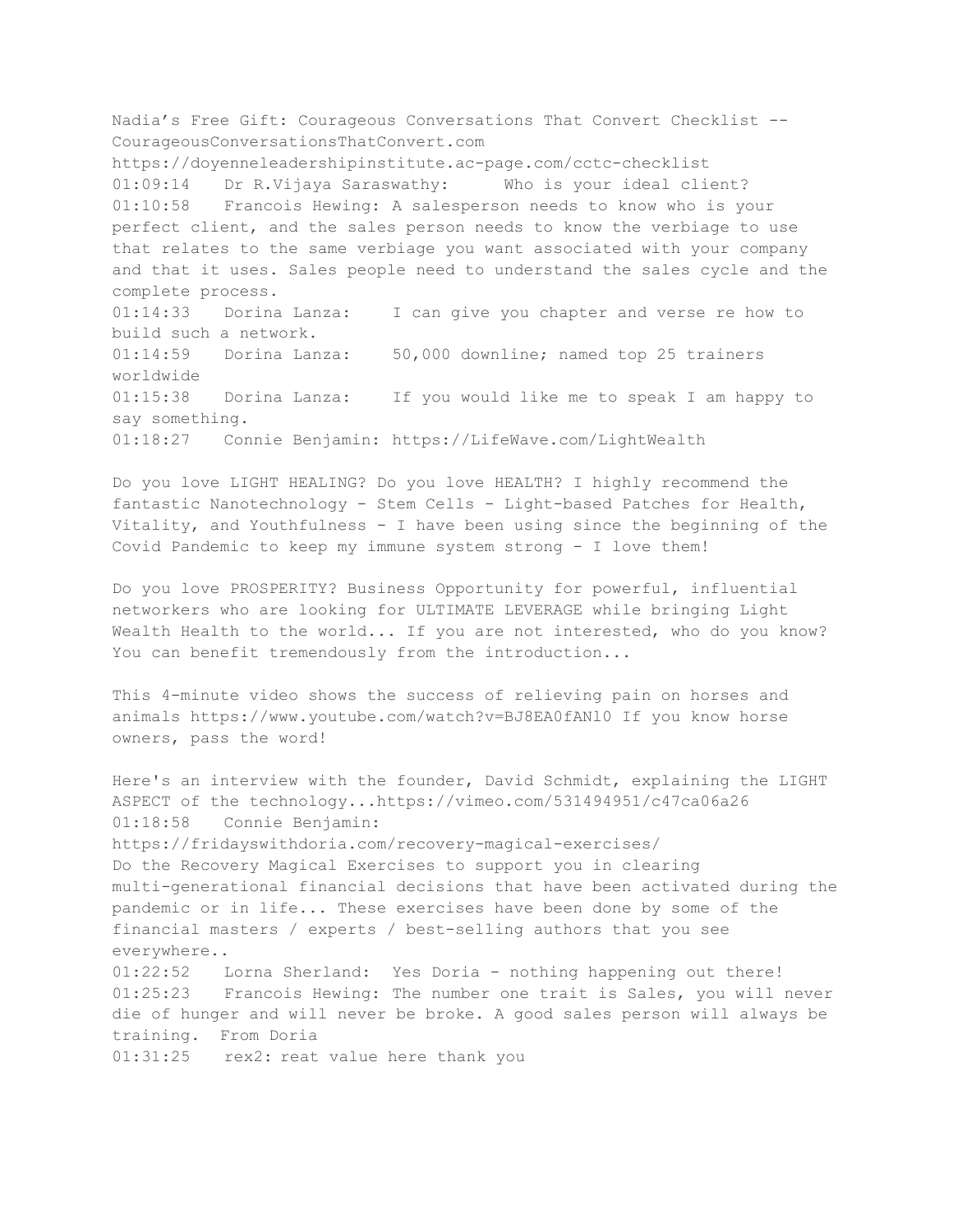01:31:59 Francois Hewing: Tracking is huge for a Sales person the numbers don't lie and always track where the leads come from because the pool you fish from matter what type of fish you catch. 01:33:30 DrLydie Money Doctor & Legal Mentor: Pipedrive as a tracking program for your business. 01:33:55 Connie Benjamin: One Percenters Only Club! Topic: Small Business Backbone of the Global Economy Chime in 7/23/2021 (fri) @ 6PM PST (California time) https://www.clubhouse.com/event/xBJJZWJR Spread the word everywhere! 01:34:15 Connie Benjamin: Next Fridays With Doria for a Ho'oponopono Prayer in CLUBHOUSE and Zoom - 9 am pdt California with Rock Star Entrepreneurs - to include our European friends / network 01:34:16 rex2: yay 01:34:32 rex2: yes 01:34:38 Lanai Cecile: I LOVE IT 01:34:50 Dr. Wright: Here is a Link to PIPEDRIVE- I use it!! 01:34:52 Dr. Wright: https://www.pipedrive.com/taf/the-wright-place247668 01:35:08 Dr. Wright: Want to try Pipedrive? here is a link https://www.pipedrive.com/taf/the-wright-place247668 01:36:55 Loke: Starting this week, Clubhouse has opened its membership to everyone. Now you can join Clubhouse without needing any invite 01:37:08 Lanai Cecile: Thank you for sharing that touching story Doria<sup>1</sup>99 01:37:27 Connie Benjamin: https://MoneyandYou.com is finally coming back live to San Diego August 25 (Wednesday evening) through Saturday, August 28 - come join us! Special Price for Fridays With Doria participants for USA event: 2nd person comes for only US\$995 – use the code: MY2995 to register yourself and a second person. 01:38:17 Connie Benjamin: info@moneyandyou.com 01:39:05 Connie Benjamin: Here's a gift to support you in building your Economic Engine at https://moneyandyou.com - Excellerated Business Success Model - how to create, build and grow a socially-responsible organization. 01:40:47 --Ray~SD~Cali- It's Possible: "money isn't everything but it sure ranks up there with oxigen"  $-Jim$  Rohn- $\bigwedge$ 01:41:24 Lorna Sherland: Doria are you personally going to teach on August 28? 01:41:42 Charles Kovess - Australasia's Passion Provocateur: Money & You is a brilliant program. Did it in 1993. Do it 01:44:14 rex2: Love you Doria!!!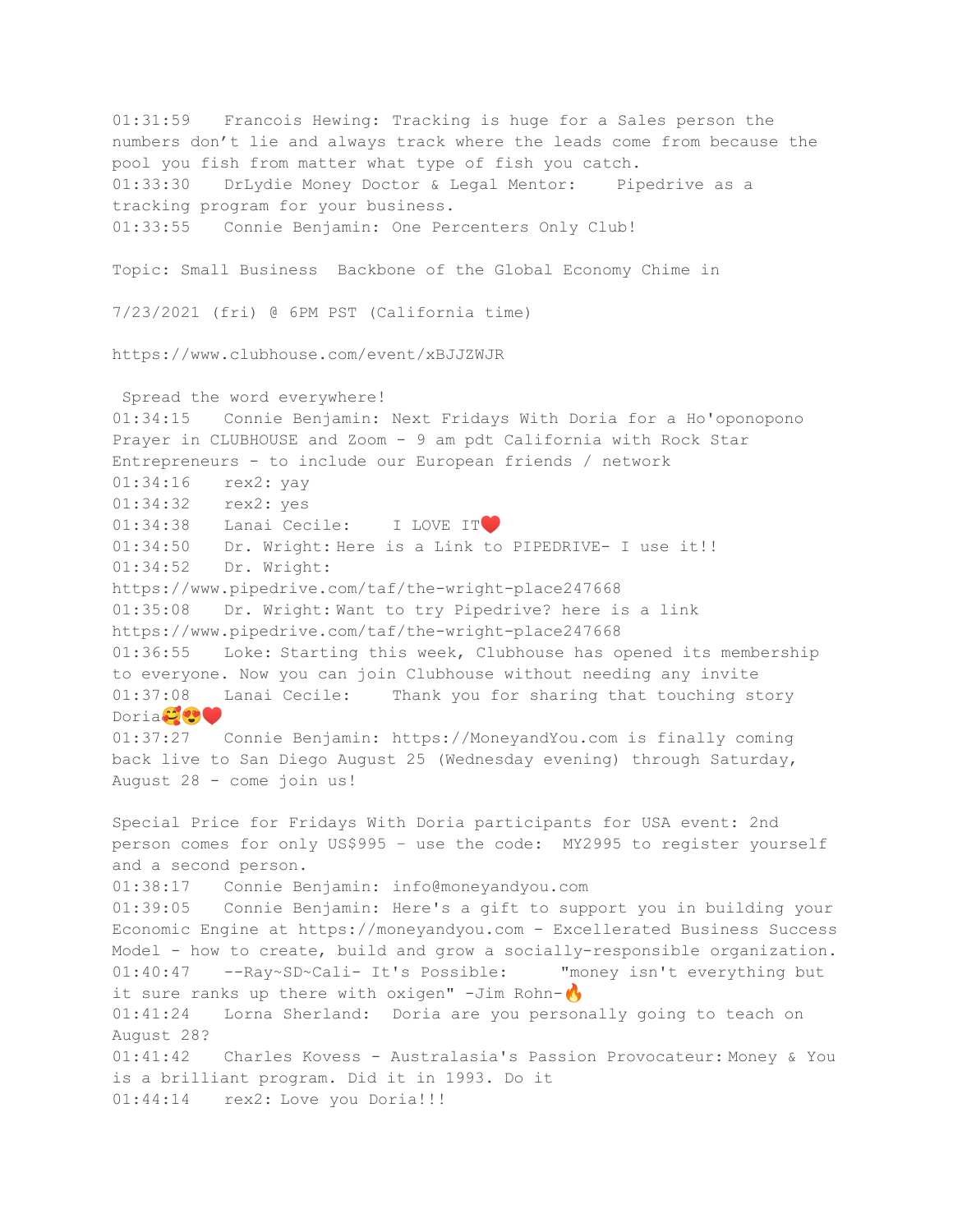01:45:53 --Ray~SD~Cali- It's Possible: The Mindset is so important<sup>700</sup> 01:46:56 Connie Benjamin: https://MoneyandYou.com is finally coming back live to San Diego August 25 (Wednesday evening) through Saturday, August 28 - come join us! Special Price for Fridays With Doria participants for USA event: 2nd person comes for only US\$995 – use the code: MY2995 to register yourself and a second person. 01:47:03 Connie Benjamin: info@moneyandyou.com 01:47:24 Connie Benjamin: SUPPORT INDIA'S FAMILIES PayPal.Me/stmothertheresaunive 01:47:45 Connie Benjamin: Support this beautiful project to empower the Homeless that is being led by Dr. Letitia Wright (Crowdfunding expert) http://www.adoptahomeless.org - please connect with her for this loving project - http://www.wrightplacetv.com 909 235 9744 drletitia@wrightplacetv.com 01:47:46 Dr R.Vijaya Saraswathy: Thank You Connie 01:47:52 Dr R.Vijaya Saraswathy: Thank You Doria 01:48:05 Dr R.Vijaya Saraswathy: There is network challenge here 01:48:17 Connie Benjamin: It is so wonderful to see you hear @Dr. Vijaya! 01:48:43 Connie Benjamin: Support this beautiful project to empower the Homeless that is being led by Dr. Letitia Wright (Crowdfunding expert) http://www.adoptahomeless.org - please connect with her for this loving project - http://www.wrightplacetv.com 909 235 9744 drletitia@wrightplacetv.com 01:50:39 Lanai Cecile: thank you, Thank You, THANK YOU ♥️♥️♥️ 01:51:32 Connie Benjamin: Great to see you here @Lanai! 01:51:43 Connie Benjamin: Who is new to Fridays with Doria? 01:51:58 --Ray~SD~Cali- It's Possible: I gota run, dinner engagement. Thank you all for allowing me to be here  $\circ$ 01:53:35 Connie Benjamin: Clubhouse @DoriaCordova Also Follow in Clubhouse the Money & You Club – and get an invitation into Clubhouse's Fridays With Doria event! https://www.facebook.com/DCCordova https://www.linkedin.com/in/dccordova/ https://www.instagram.com/damedccordova/ https://twitter.com/dccordova https://www.facebook.com/moneyandyou